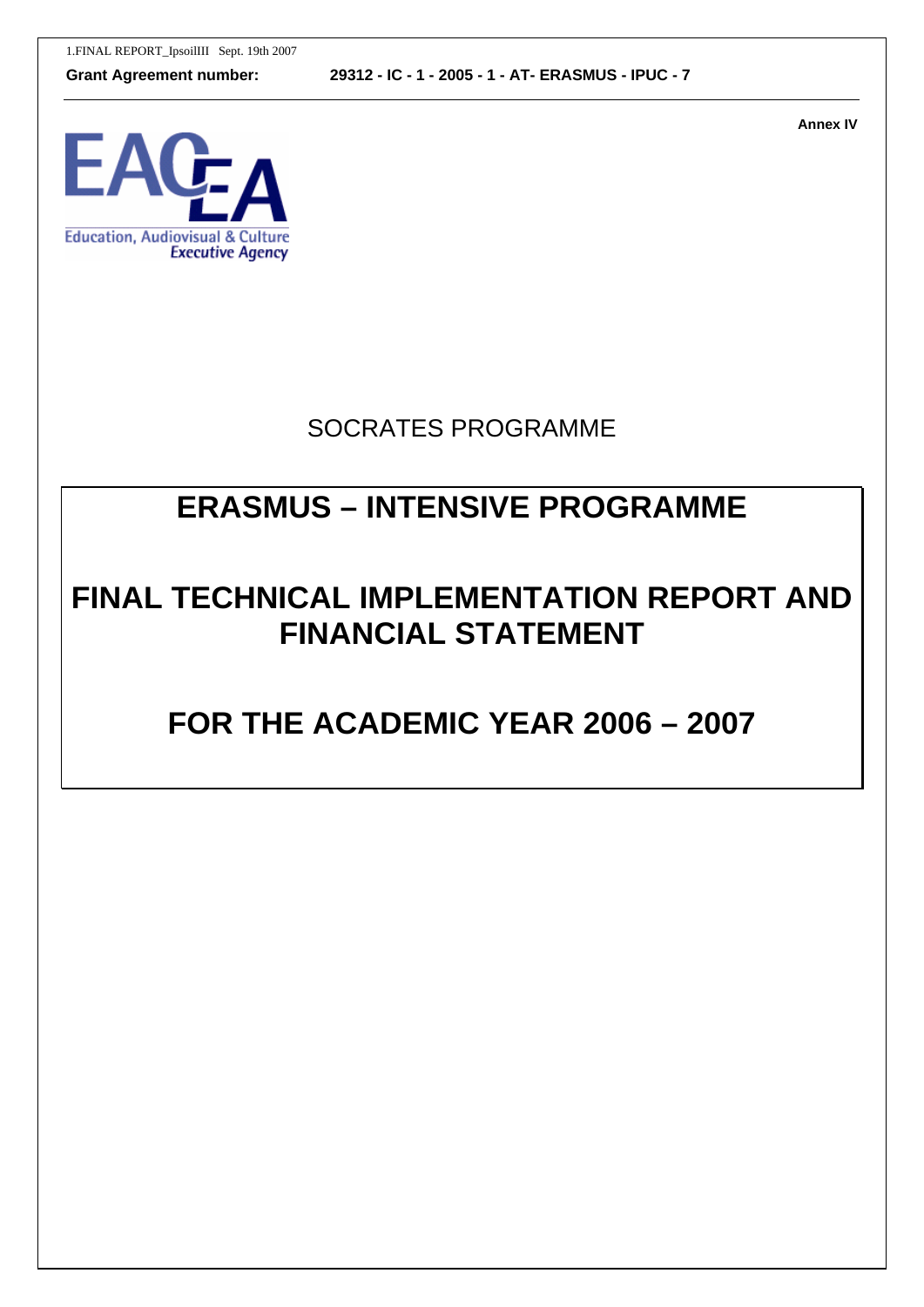### **General instructions**

#### **1. Overview**

The Final Report for the project comprises the following parts:

- **Part 1** Confirmation of the basic data on the project and the partnership held in the database of the Executive Agency.
- **Part 2** A description of the project activities, products and results.
- **Part 3** Declaration of Expenditure (presented as a series of self-calculating Excel tables).

#### **- Help Notes for the use of the EXCEL files for IP Final Reports**

**- Receipt Acknowledgement**

#### **2. General guidance**

- You should carefully read the *Administrative and Financial Handbook* (annexed to the Grant Agreement; later referred as the Handbook) before filling in the reporting forms.
- The Final Report is submitted by the Beneficiary on behalf of all the organisations participating in the project. The declaration on the following page confirms that a process of consultation and approval has been carried out throughout the partnership. It is therefore important that the required information should be collected in good time before the deadline for submission of the Final Report.
- The Report must be submitted in one of the **official** working languages of the European Community (English, French or German)
- **Two copies of the Report** must be sent by the 1<sup>st</sup> November 2007 to:

#### **Education, Audiovisual & Culture Executive Agency Unit Erasmus - Jean Monnet - Study Centres Att.: Mr. Ralf RAHDERS BOUR BE - 1049 Brussels**

- You have to attach to your Report, **one copy of all project products and results**. If you refer to web sites, passwords should be given for all private areas.
- Each page of the Report and all copies of products and results have to bear the Grant Agreement number.
- You are strongly advised to send your Report by registered post to ensure a record of postage. Additionally, you are advised to keep a copy of the full report, including any annexes.
- Please note that a late submission of the Report may result in penalties or even cancellation of the Grant Agreement, in accordance with the general conditions of the Agreement.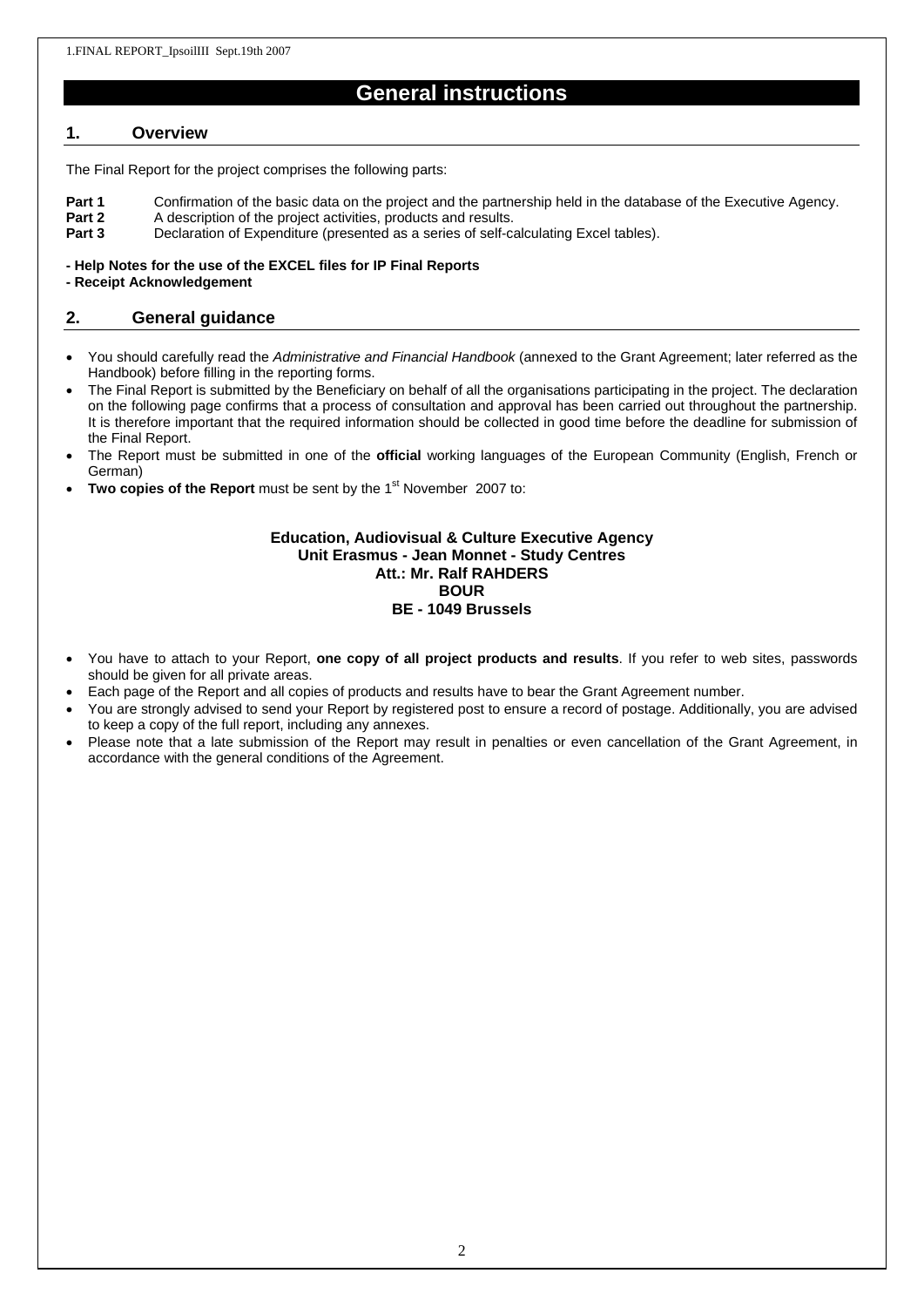## **Checklist and declaration**

| <b>Checklist</b>                                                                                                                                                                                                               |  |  |
|--------------------------------------------------------------------------------------------------------------------------------------------------------------------------------------------------------------------------------|--|--|
| Please check the following points before submitting your Final Report                                                                                                                                                          |  |  |
| There are two complete and securely bound copies of the Final Report.                                                                                                                                                          |  |  |
| The Grant Agreement number is specified on each page of your Report and on each attached document, product or<br>result.                                                                                                       |  |  |
| The Declaration by the Beneficiary below has been signed and stamped by the legal representative of the Beneficiary.<br>One copy of the Final Report bears an original signature.                                              |  |  |
| Part 1 (Project Data) of the Report has been duly amended or approved.                                                                                                                                                         |  |  |
| You have answered all the questions in Part 2 of the Report.                                                                                                                                                                   |  |  |
| You have completed the partner table and summary tables.                                                                                                                                                                       |  |  |
| One copy of all products and results is included.                                                                                                                                                                              |  |  |
| The Receipt Acknowledgement has been duly completed (first part only).                                                                                                                                                         |  |  |
| <b>Declaration of Expenditure</b>                                                                                                                                                                                              |  |  |
| All expenditure presented in Part 3 of the report is eligible (See section 2 of the Administrative and Financial Handbook).                                                                                                    |  |  |
| The expenditure is consistent with the activities undertaken during the eligibility period.                                                                                                                                    |  |  |
| All tables have been completed in EUR. Exchange rates have been calculated following the instructions of the Handbook<br>(Section 3.3).                                                                                        |  |  |
| The Declaration of Expenditure has been checked by the accounts or finance department of your institution. In particular,<br>the totals of the detailed tables are equal to the totals shown in the general table (Table 3.1). |  |  |

### **Declaration by the Beneficiary**

#### **Grant Agreement number:**

**29312 - IC - 1 - 2005 - 1 - AT- ERASMUS - IPUC - 7**

I, the undersigned, hereby declare that the information contained in this Report is accurate and in accordance with the facts. In particular the financial data provided in this Report corresponds to the expenditure actually incurred by the project partners for the execution of the project activities. This information has been checked and approved by the partners involved in the activities set out in this Report.

I herewith request payment of the outstanding balance for the project, in accordance with the terms of the Grant Agreement.

Signed in: on  $/$  /

Signature of the Beneficiary's legal representative **Seal Access 1966** Seal/stamp of the organisation

*Name and function in capital letters*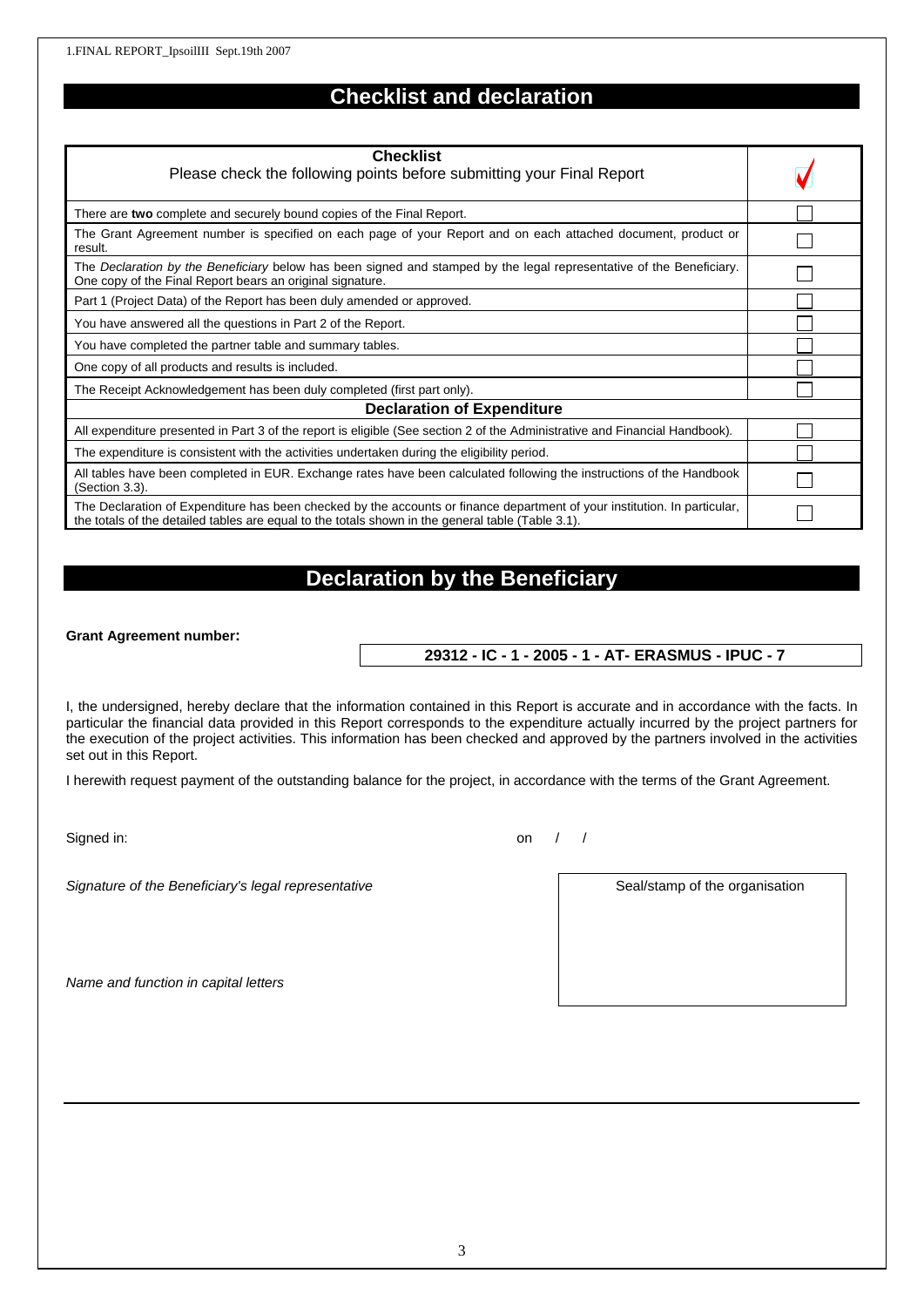# **Part 1: Confirmation of project data**

Please complete the fields of the following page on the legal representative and co-ordinator of the IP.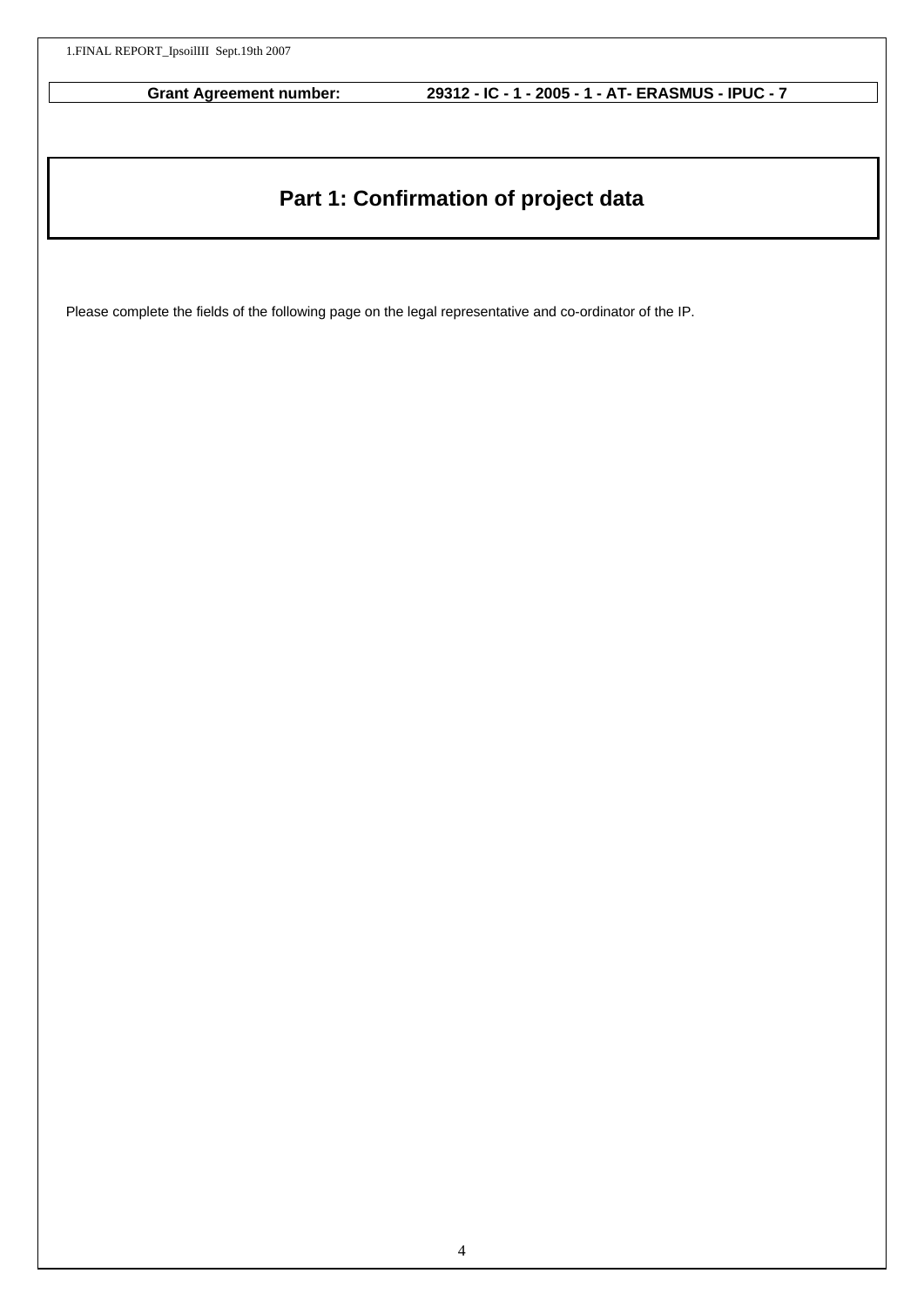### **IDENTIFICATION**

#### **Legal Representative**

(The same person as specified in the Grant Agreement, or as modified, of your institution)

| Full legal name of the institution in the national<br>language              | UNIVERSITÄT FÜR BODENKULTUR                                  |
|-----------------------------------------------------------------------------|--------------------------------------------------------------|
| Acronym of the institution, if applicable                                   | <b>BOKU</b>                                                  |
| Full name of the Institution in English (formal or informal<br>translation) | UNIVERSITY OF NATURAL RESOURCES AND APPLIED<br>LIFE SCIENCES |
| <b>ERASMUS ID code</b><br>$(e.g.$ B BRUXEL01)                               | A Wien 03                                                    |
| Website                                                                     | http://www.boku.ac.at                                        |
| Legal representative of the institution (head of the                        |                                                              |
| institution):<br>Last and first name                                        | Dürrstein Hubert                                             |
| Legal address of the institution                                            |                                                              |
| <b>Street</b>                                                               | Peter Jordanstrasse 70                                       |
| Post code & town                                                            | 1190 Wien                                                    |
| Country                                                                     | Österreich                                                   |
| Phone (including country and area codes)                                    | ++43 / 1 / 47654 1000                                        |
| Fax (including country and area codes)                                      | ++42 / 1 / 47654 1005                                        |
| E-mail address                                                              | rektorat@mail.boku.ac.at                                     |

#### **Coordinator of the IP**

(The address provided will be used for the acknowledgement of receipt and all further correspondence relating to the project.)

| <b>Project coordinator:</b>              |                                                                    |
|------------------------------------------|--------------------------------------------------------------------|
| Last and first name                      | Kvarda Werner                                                      |
| Department/Unit                          | Department of Forest and Soil Sciences / Institute of Soil Science |
| Official function within the institution | University Professor (retired)                                     |
| Correspondence address:<br><b>Street</b> | Peter Jordanstrasse 82                                             |
| Post code & town                         | 1190 Wien                                                          |
| Country                                  | Osterreich                                                         |
| Phone (including country and area codes) | ++43 / 47654 / 3100                                                |
| Fax (including country and area codes)   | ++43 / 47654 / 3130                                                |
| E-mail address                           | Werner.kvarda@boku.ac.at                                           |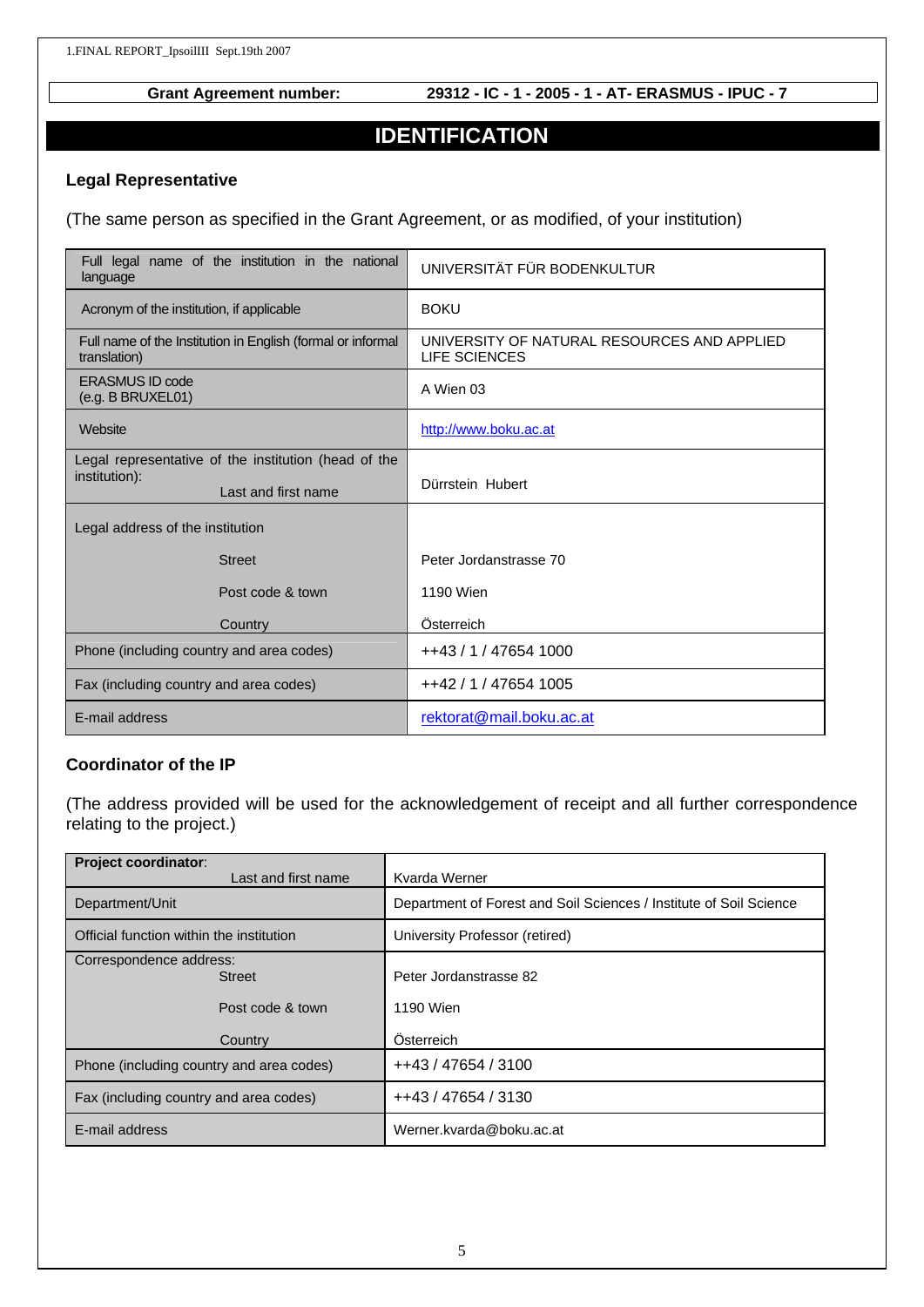### **Part 2: Description of project activities, products and results**

This section describes the activities of the project. It is divided in two sections.

**Section 2A** – Summary of the activities undertaken.

**Section 2B** – An overall description of the project.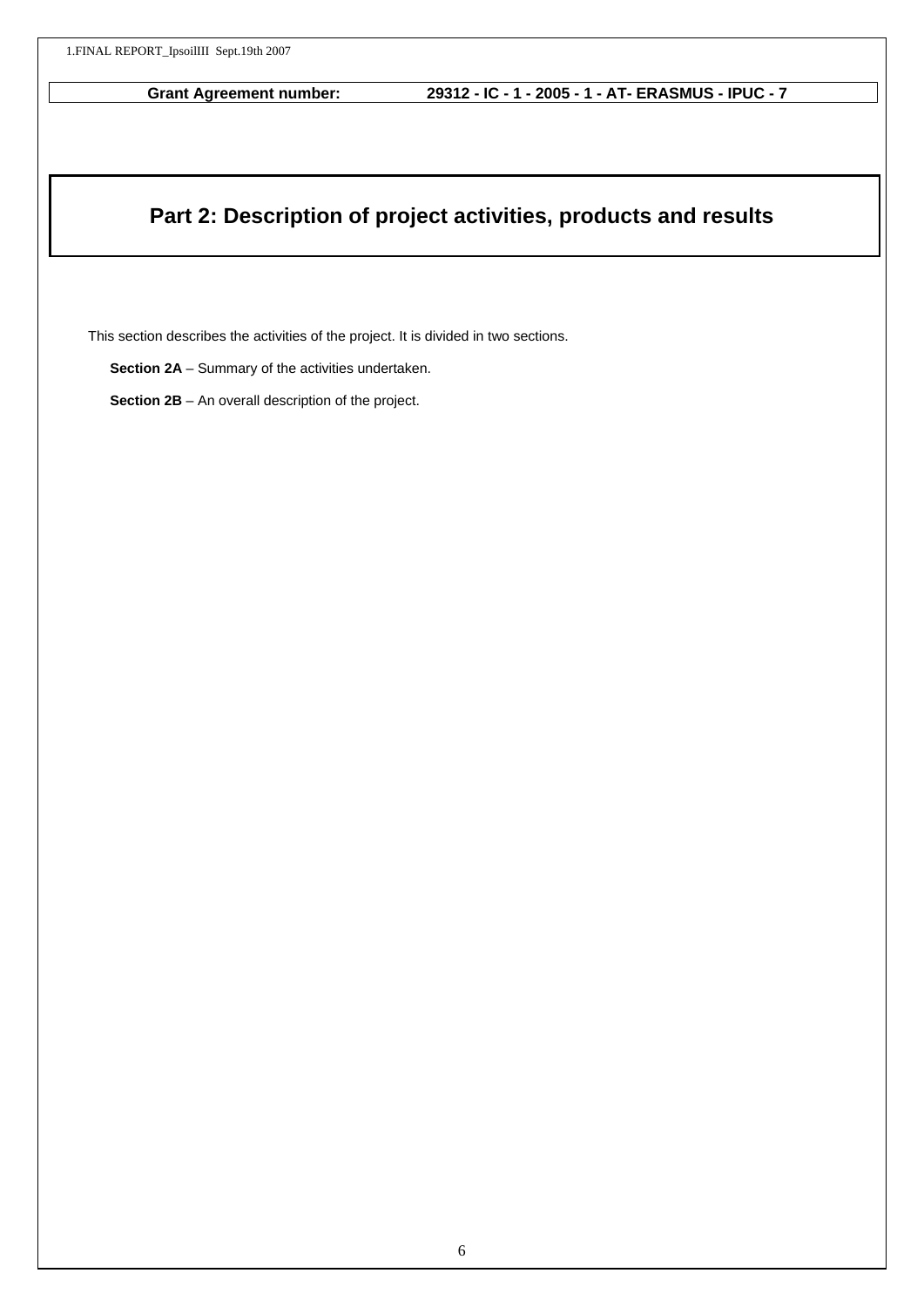### **Section 2A - Summary of the Activities**

### **1. Project information**

| Title of the<br><b>Intensive Programme</b>                                               | RESPONSIBLE USE OF SOIL AND LAND AND REGIONAL DEVELOPMENT |                                                                  |  |                             |
|------------------------------------------------------------------------------------------|-----------------------------------------------------------|------------------------------------------------------------------|--|-----------------------------|
| Subject area code<br>name                                                                | 02.0<br>01.0                                              |                                                                  |  |                             |
| <b>Location of the IP</b>                                                                | <b>Neusiedl am See</b>                                    |                                                                  |  |                             |
| Start date of the IP <sup>*</sup>                                                        | March 9 <sup>th</sup> 2007                                | End date of the<br>IP*                                           |  | March 21 <sup>st</sup> 2007 |
| Total duration of the IP<br>(number of days of<br>subject-related work,<br>min. 10 days) | 11                                                        | <b>Total duration</b><br>of stay in the<br>location of the<br>IΡ |  | 13                          |

### **\* The duration of the IP course, without including preparatory or evaluation activities.**

### **2. List of ACTIVE partners who have taken part in the Intensive Programme**

| <b>Erasmus</b><br>ID<br><b>Institutional</b><br><b>Code (for Higher</b><br><b>Education</b><br>institutions) | of the<br>Full name<br>institution                                 | <b>Number of teaching</b><br>staff participating in<br>the IP                  | <b>Number of students</b><br>participating in the IP                                          |
|--------------------------------------------------------------------------------------------------------------|--------------------------------------------------------------------|--------------------------------------------------------------------------------|-----------------------------------------------------------------------------------------------|
|                                                                                                              |                                                                    | Partner institutions from the country where the Intensive Programme took place |                                                                                               |
|                                                                                                              | Universität für<br>Bodenkultur (BOKU)                              | $\overline{2}$                                                                 |                                                                                               |
|                                                                                                              |                                                                    |                                                                                |                                                                                               |
| place                                                                                                        |                                                                    |                                                                                | Partner institutions from countries other than the country where the Intensive Programme took |
|                                                                                                              | University of Forestry<br>(Lesotechnical University<br>$-SOFIA$    | $\overline{2}$                                                                 | 2                                                                                             |
|                                                                                                              | Corvinus<br>University<br><b>BUDAPEST</b>                          | 2                                                                              | 1                                                                                             |
|                                                                                                              | University Ljubljana                                               | 1                                                                              | $\overline{2}$                                                                                |
|                                                                                                              | SLOVAK University of<br>Technology - Bratislava<br>Civil Engineers | 2                                                                              | $\overline{2}$                                                                                |
|                                                                                                              | SLOVAK University of<br>Technology – Bratislava<br>Architecture    |                                                                                | 3                                                                                             |
|                                                                                                              | Fachhochschule<br><b>DEGGENDORF</b>                                | $\mathbf{1}$                                                                   | 3                                                                                             |
|                                                                                                              | University<br>Masaryk<br><b>BRNO</b>                               | $\mathbf{1}$                                                                   | $\overline{2}$                                                                                |
| <b>TOTAL</b>                                                                                                 |                                                                    | 11                                                                             | 15                                                                                            |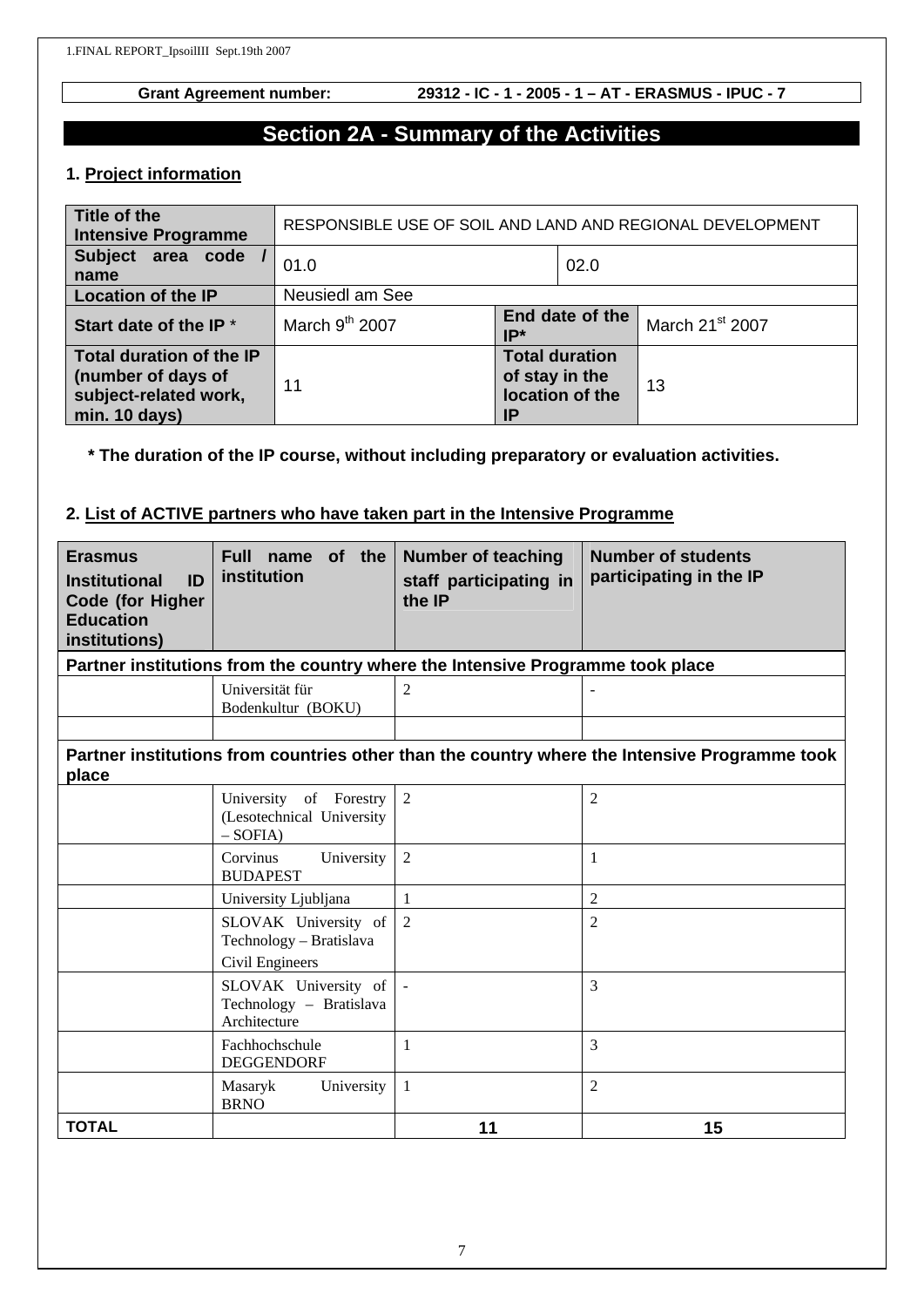### **Section 2A - Summary of the Activities (continued)**

#### **3. Description of the preparatory activities undertaken BEFORE and AFTER the actual Intensive Programme took place.**

| <b>Stage of the project</b><br>(start-end dates)                                                      | <b>Activities undertaken</b>                                                                                                                                                                                                                                                                              | Lead partner, other partners<br>involved in the activities<br>undertaken                                                                                 |
|-------------------------------------------------------------------------------------------------------|-----------------------------------------------------------------------------------------------------------------------------------------------------------------------------------------------------------------------------------------------------------------------------------------------------------|----------------------------------------------------------------------------------------------------------------------------------------------------------|
| <b>Stage 1 PRELIMINARY</b><br>$(01/10/06 - 22/11/06)$                                                 | + Project management, team work space<br>+ Development of appropriate methods for<br>the stategy model 'learning region'                                                                                                                                                                                  | + Coordination team in Vienna at<br><b>BOKU</b> and FH Deggendorf                                                                                        |
| Stage 2 KICK OFF<br>$(23/11/06 - 24/11/06)$                                                           | + Coordination of activities $\frac{1}{1}$<br>Handout for the groupwork <sup>2</sup><br>$+$ Lectures Kick-off meeting $3$<br>$+$ Moderation groups <sup>4</sup>                                                                                                                                           | + Coordination team and<br>participants. DORNER, STOJKOV,<br>HUSENICOVA, BERDIS, BLUM,<br>MÖCSENYI, PRUS, HERBER,<br>HENRIQUES, MIHOVA,<br><b>KVARDA</b> |
| Stage 3 <b>INVENTORY</b><br>$(25/11/06 - 08/03/07)$                                                   | +Concepts for a resource saving regional<br>development in the Danube region<br>+ Preparing the program $5$                                                                                                                                                                                               |                                                                                                                                                          |
| Stage 4<br>$(09/03/07 - 21/03/07)$<br><b>BLOCK A-D</b>                                                | Introduction and lectures 1.-5.<br>1. The transdisciplinarity approach<br>2. Multifunctional soil and land use<br>3. Explaining new governance<br>4. Learning region concept<br>5. Lifelong Learning                                                                                                      | + participants from partner<br>institutions, politicians,<br>stakeholders of the region                                                                  |
| <b>BLOCK E</b><br><b>CONFERENCE</b><br><u>- Haus im Puls</u><br>16.3.2007                             | Preparatory work for the conference<br>Finding common ground for achieving a<br>concept for a 'learning region'<br>a. Presenting the IPSOIL idea<br><b>b.</b> Explaining new governance for<br>multifunctional soil and land use<br>c. The learning region concept<br>d.Implementation strategies for LLL | + students<br>+ participants<br>Students and profs<br>+ local actors, NGO's,<br>+ Student work                                                           |
| <b>BLOCK F</b><br>Follow up of IP Soil III<br>project<br>Stage 5 FOLLOW UP<br>$(22/03/07 - 30/09/07)$ | Lifelong Learning - LLL- as an option for<br>future activities - 7 <sup>th</sup> Framework of research,<br>EAC/61/2006 <sup>6</sup> -REGPOT<br>+Set up of a future project network outlook<br>+ Completion of a final report                                                                              |                                                                                                                                                          |

### **4. Description of the timetable of the actual Intensive Programme (if a detailed timetable and/or programme was published, please also attach a copy to this report).**

| Stage of the project | <b>Activities undertaken</b> | <b>Activities undertaken</b> |
|----------------------|------------------------------|------------------------------|
| (start-end dates)    | $8:00 - 12:00$               | $14:00 - 18:00$              |
| Thursdav<br>Dav      | Day of arrival               |                              |

l 1 http://www.academia-danubiana.net/projects/IPSOIL/IPSOIL%20III/21.1.PROGRAMM\_Kick%20off\_IPSOIL%20III-7th-

Moderation.pdf<br><sup>2</sup> http://www.academia-

- 
- 
- danubiana.net/projects/IPSOIL/IPSOIL%20III/Handout%207. Kick%20off%202006 IPSOIL%20III.pdf<br>
<sup>3</sup><br>
http://www.academia-danubiana.net/projects/IPSOIL/IPSOIL%20III/lectures.html<br>
<sup>4</sup><br>
thtp://www.academia-danubiana.net/projects
- http://rp7.ffg.at/upload/medialibrary/capacities\_regpot\_2007\_1\_guide.pdf Guide for applicants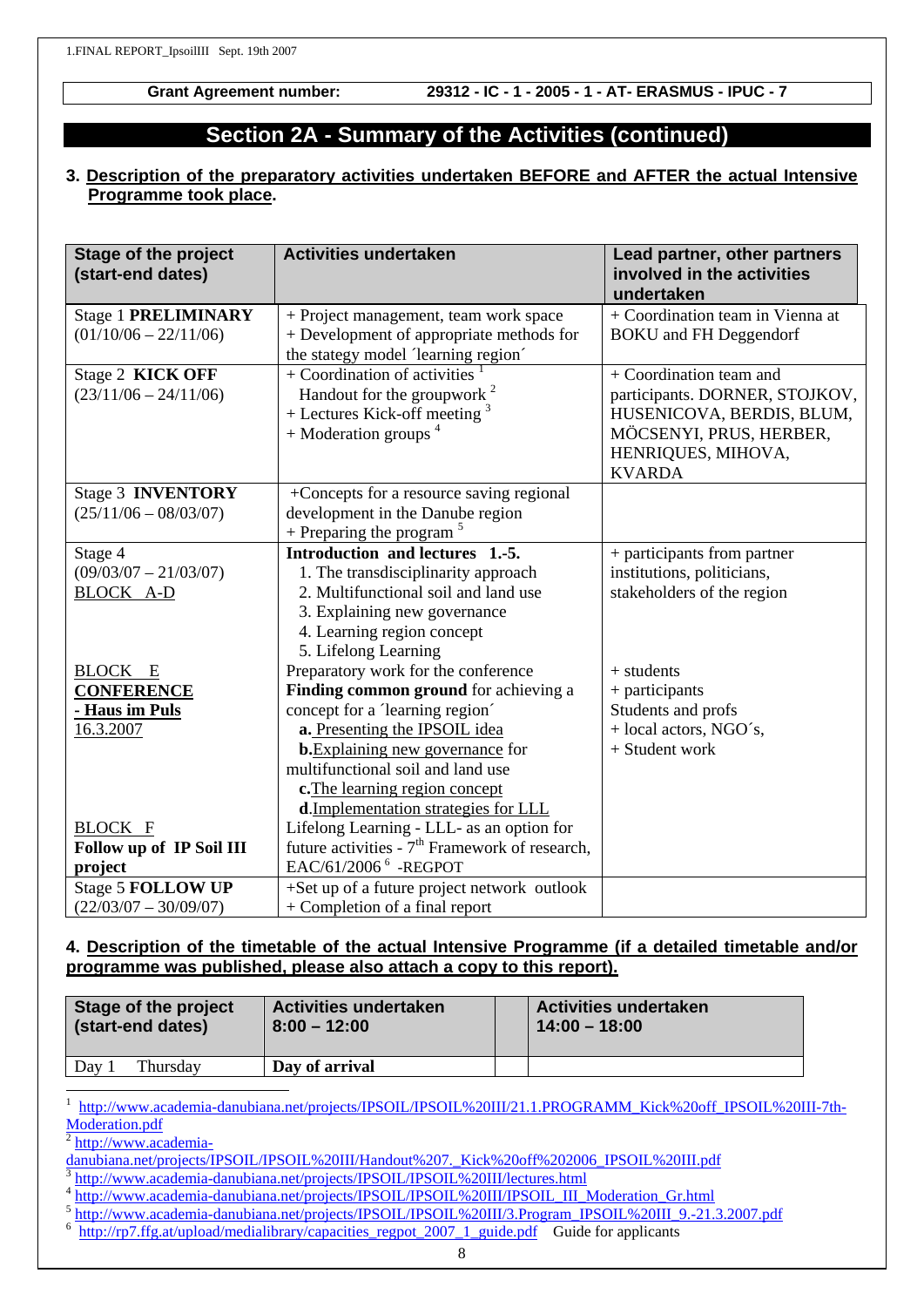| 1.FINAL REPORT_IpsoilIII Sept.19th 2007 |                                               |                                         |
|-----------------------------------------|-----------------------------------------------|-----------------------------------------|
| 08/03/07                                |                                               |                                         |
| Day 2<br>Friday                         | <b>BLOCK 'A' Introduction</b>                 | 2. Multifunctional soil and land use    |
| 09/03/07                                | and lectures                                  | PRUS, KERTESZ, MIHOVA                   |
|                                         | 1.Introduction                                | 3. Explaining new governance            |
|                                         | transdisciplinarity                           | SPACHINGER, TAMAS,                      |
|                                         |                                               |                                         |
|                                         | BLUM, KVARDA, HERBER,<br>GRÜNNER, HUSENICOVA, | MÖCZENYI, PRUZ,                         |
| Day 3 Saturday                          | 4. Learning region concept -                  | 5. New methods and strategies for       |
| 10/03/07                                | MICHALEK, DORNER                              | Lifelong Learning. Groupwork with       |
|                                         |                                               | the participants                        |
| 11/03/07                                | Cultural activity                             | Cultural activity                       |
| Day 4 Sunday                            |                                               |                                         |
| Day 5 Monday                            | <b>BLOCK 'B' Workshop LLL.</b>                | <b>BLOCK 'B ' Workshop LLL.</b>         |
| 12/03/07                                | Soil strategy and LLL.                        | Continuing students and professors.     |
|                                         | Transversal programs.                         | Soil strategy and LLL. Transversal      |
|                                         | Dissemination and exploitation                | programs. Dissemination and             |
|                                         | of results.                                   | exploitation of results.                |
| Day 6 Tuesday                           | <b>BLOCK 'C' Workshop FP7</b>                 | <b>BLOCK 'C' Workshop FP7.</b>          |
| 13/03/07                                | Students, stakeh Prof., FP7                   | Students, Stakeholders, professors.     |
|                                         | Guide for applicants.                         | FP7 International cooperation           |
|                                         | REGPOT-2007-3 Int.Co-                         | <b>REGPOT-2007-3</b>                    |
|                                         | operation                                     |                                         |
| Day 7 Wednesday                         | <b>BLOCK 'D' Student work</b>                 | $Excursion -$                           |
| 14/03/07                                | Finding common ground for                     | Illmitz - Horse riding Excursion into   |
|                                         | achieving a concept for a                     | the national park                       |
|                                         | 'learning region'                             |                                         |
|                                         | <b>BLOCK 'E'</b>                              |                                         |
| Day 8 Thursday                          |                                               | <b>BLOCK 'E ' Preparation</b>           |
| 15/03/07                                | <b>Preparation</b> Preparatory work           | Preparatory work                        |
|                                         | for the conference                            | for the conference                      |
| Day 9 Friday                            | Preparation                                   | <b>CONFERENCE - Haus im Puls</b>        |
| 16/03/07                                | Preparatory work for the                      | $+15:00-18:00$ Finding common           |
|                                         | conference                                    | ground for achieving a concept          |
|                                         |                                               | 'learning region'                       |
|                                         |                                               | a. Presenting the IPSOIL idea           |
|                                         |                                               | <b>b.</b> Explaining new governance for |
|                                         |                                               | multifunctional soil and land use       |
|                                         |                                               | c. The learning region concept          |
|                                         |                                               | d. Implementation strategies f. LLL     |
|                                         |                                               | + 20.00h International evening          |
| Day 10 Saturday                         | Review<br>about<br>the                        | Outlook for future activities           |
| 17/03/07                                | conference                                    |                                         |
| Day 11 Sunday                           | Cultural activity                             | Cultural activity                       |
| 18/03/07                                |                                               |                                         |
| Day 12 Monday 19/03/07                  | <b>BLOCK 'F' Follow up</b>                    | European programmes for LLL             |
|                                         | Lifelong Learning - LLL- as                   | Grundtvig, $7th$ framework for          |
|                                         | an option for future activities               | research and development, etc. for      |
|                                         |                                               | continuing the IPSOIL success story     |
|                                         |                                               | Future activities,                      |
| Day 13 Tuesday 20/03/07                 | Summary, organisational                       |                                         |
|                                         | questions,                                    | Curriculum development, etc.            |
|                                         | Final publication                             |                                         |
| Day 14 Wednesday                        | Feed back - Fire station                      | $14:00 - 18:00$ Excursion students      |
| 21/03/07                                |                                               | $+15:00 - 18:00$ Meeting of the         |
|                                         |                                               | executive committee of the NGO,         |
|                                         |                                               | Academia Danubiana. Clubraum,           |
|                                         |                                               | Haus im Puls                            |
|                                         |                                               | $+20:00h$ Jazznight in the              |
|                                         |                                               | 'Gerbgruben' with the                   |
|                                         |                                               | Jazzmosquitos from Neusiedl am See      |
| Day 15 Thursday 22/03/07                | <b>Departure</b>                              |                                         |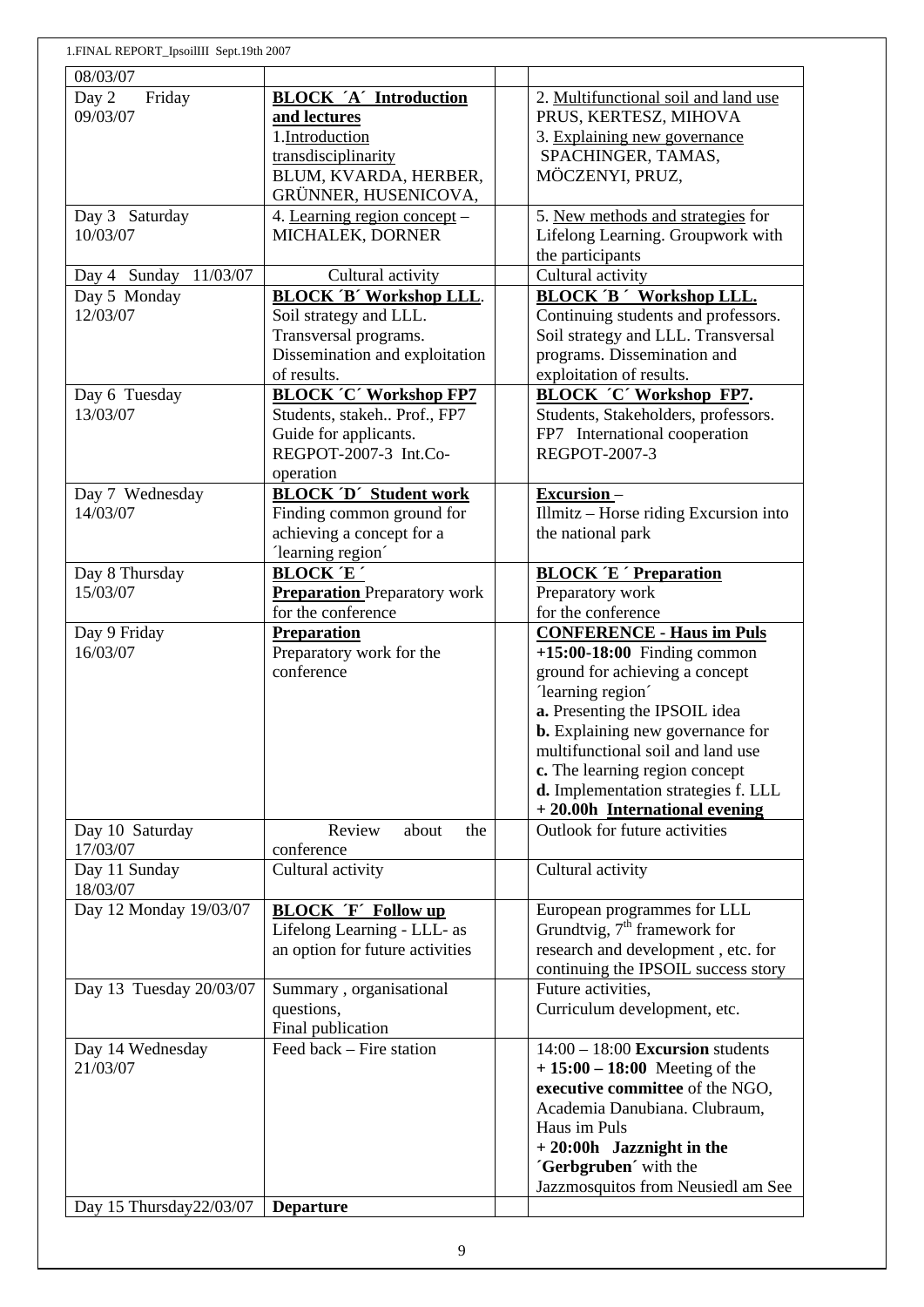### **Section 2B – Overall Description of the Project**

#### **Activities (maximum 3 pages)**

Please provide a comprehensive description, which gives a full account of the project work. It should cover the following:

**Objectives** 

- The **aims and objectives**: what were they? Have they been achieved? What means have been used to monitor their success or failure?
- How did the IP tie in with the **existing teaching programmes** of the participating institutions and explain what you consider to be **innovative** about the project (in relation to each of the participating countries if the situation is different in each of them), namely in relation to defining or building a **European dimension**).

#### Organisational aspects

- The **organisational approach and structure** developed within the partnership to manage the project: describe the role(s) of individual partners (including any non-participation), organisation of the work and the way transnational cooperation has taken place. Comment upon the appropriateness and effectiveness of the organisational approach in achieving the aims of the project. Please indicate also any other organisations/contacts involved.
- How was the **selection** of students and teachers made?
- Did you include disadvantaged and or disabled students and teachers in the project?

#### **Outputs**

- Describe the **outputs** of the project (the programme implemented, qualitative and quantitative description of teaching material produced specifically for the IP, report/theses from the students, web-based exercises, multimedia products, websites etc.) Specify the nature, volume, structure, content and language envisaged (where applicable).
- How was **academic recognition** arranged for the students? Were ECTS credits awarded and if so, how many ECTS points were awarded to how many students from which institutions?
- Any **additional benefits** and/or spin-offs of the project? What was the contribution of non-higher education institutions (if applicable) to the expertise and outputs developed in the project?

#### Evaluation and Dissemination

- What **tools and criteria** have been used to monitor and evaluate the appropriateness and effectiveness of your work (process and results)? Who did the evaluation? What were the results?
- Were the outputs of the IP **disseminated** to a wider audience and if so, how? Were links established with other projects and/or networks within Socrates or beyond? Have plans been made to extend the project partnership beyond the period of support from ERASMUS?

#### Feedback on the project

- Please describe any **divergence** from the initial project plan (aims and objectives, work programme, products, partnership, and budget). Give the reasons for the changes.
- Please provide an overview of any **difficulties** encountered during the eligibility period.
- Please add any additional comment you may wish to make to the **Executive Agency** (such as recommendations for future measures, administrative procedures, key issues, etc).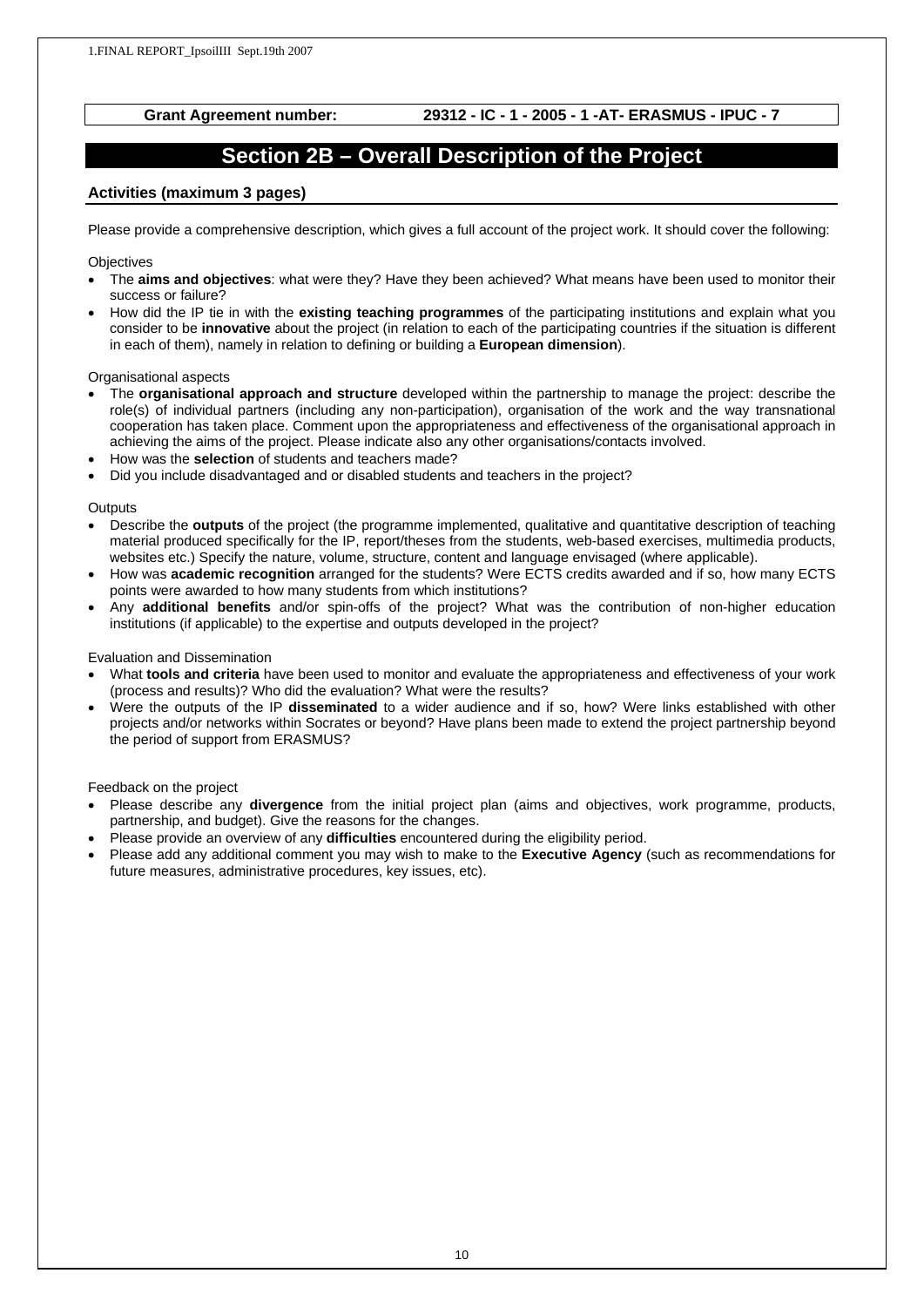### **Section 2B – Overall Description of the Project**

#### **Activity report answering questions above (please add additional pages if necessary) OBJECTIVES**

#### **1..Aims and Objectives**

The project IPSOIL was organised in three parts.<sup>7</sup> First in 2005, the impact of the threats related to soil and land-use were analyzed and actual trends in land-use were described. <sup>8</sup>

**Secondly** in 2006, targeted projects of applied research for a multifunctional planning process and management of soil and land were elaborated.<sup>9</sup>

**Finally** in 2007, we were initiating specific actions for policy support, to integrate the  $\tau$  Thematic strategy for soil protection´ from the DG Environment of the European Commission into an empowering dialogue on a regional basis.10 For continuing the IPSOIL project the students were working on EU programmes like LifeLong Learning (LLL) and the FP7 Capacities Work Programme - REGPOT.

#### **2.. Existing teaching programmes**

We were asking the students of the participating institutions two questions about the relevance of the project in relation to their studies:

#### **2.1.. What kind of specific and generic skills do you need as a young researcher (PhD.) to realize the needs and the tasks related to EU programs (soil, land use, regional planning etc.) ?**

- Project management, calculation and financial management, knowledge of available ITC and tools
- creativity, language knowledge, communication...
- comprehensive knowledge of the given scientific field, ability to share ideas and plans with other
- disciplines- programs, Edv skills
- foreign languages access to relevant information scientific contacts

#### **2.2.. Do you think, that our project IPSOIL is relevant for such kind of new experiences**

- Practical work on a specified problem like project development is the best school, like IP-Soil III showed. The available knowledge of some participants about project Development and management was quite low and should have been built up during IP-Soil using also teaching in parallel to "working on the job"

- it is not, but it is good to do because of the group of people interested in the topic-

Yes, it is very important because for the most of the students this is the only way and place to learn how to do it in a practice and further than just a theory

- yes, absolutely, IP SOIL III developed the skills for communication between different disciplines, the preparation of projects required preciseness

- Yes it is, because of the contacts and the issues from other countries.- yes, it shows students the possibilities and establishes connections for the future

#### **ORGANISATIONAL ASPECTS**

#### **3.. Organisational approach and structure**

Achieving the **aims of the project** we had a very effective Kick off meeting end of November and could define and determine all organisational matters and contents.<sup>11</sup>

At the Kick off meeting in Nov. 2006 we were sharing in various groups the results about the IPSOIL project "Responsible use of soil and land and regional development". The task for this session was to elaborate goals and objectives about framework conditions for measures raising awareness for responsible soil and land use and an enhancement of a **dialogue** between regional partners to create effective governance towards a **´learning region**´.

 $\overline{a}$ 

 $\frac{7 \text{ http://www.academia-danubiana.net/projects/IPSOLL/PSOLL/PSOLL/PSOLL} }{8 \text{ PL IUM W E H. PITERN G. I. MONTA NABE I. A: Bescarch needs an support of the EuroER$ 

BLUM W.E.H., BUESING, J., MONTANARELLA: Research needs an support of the European Thematic Strategy for Soil Protection: Trends in analytical Chemistry; Vol: 23, 680-685, 2004

<sup>&</sup>lt;sup>9</sup> KVARDA, Werner (2005): Soil Awareness and Education – the ISPOIL project". In: local&soil news 16/05. The

Bulletin of the European Land and Soil Alliance (ELSA). Osnabrück: ELSA<br>
<sup>10</sup> http://www.academia-danubiana.net/documents/ipsoil/IPSOILIII/LIFELONG\_LEARNING%20\_Blum\_Kvarda.pdf<br>
<sup>11</sup> http://www.<u>academia-danubiana.net/proje</u> %20IPSOIL%20III.pdf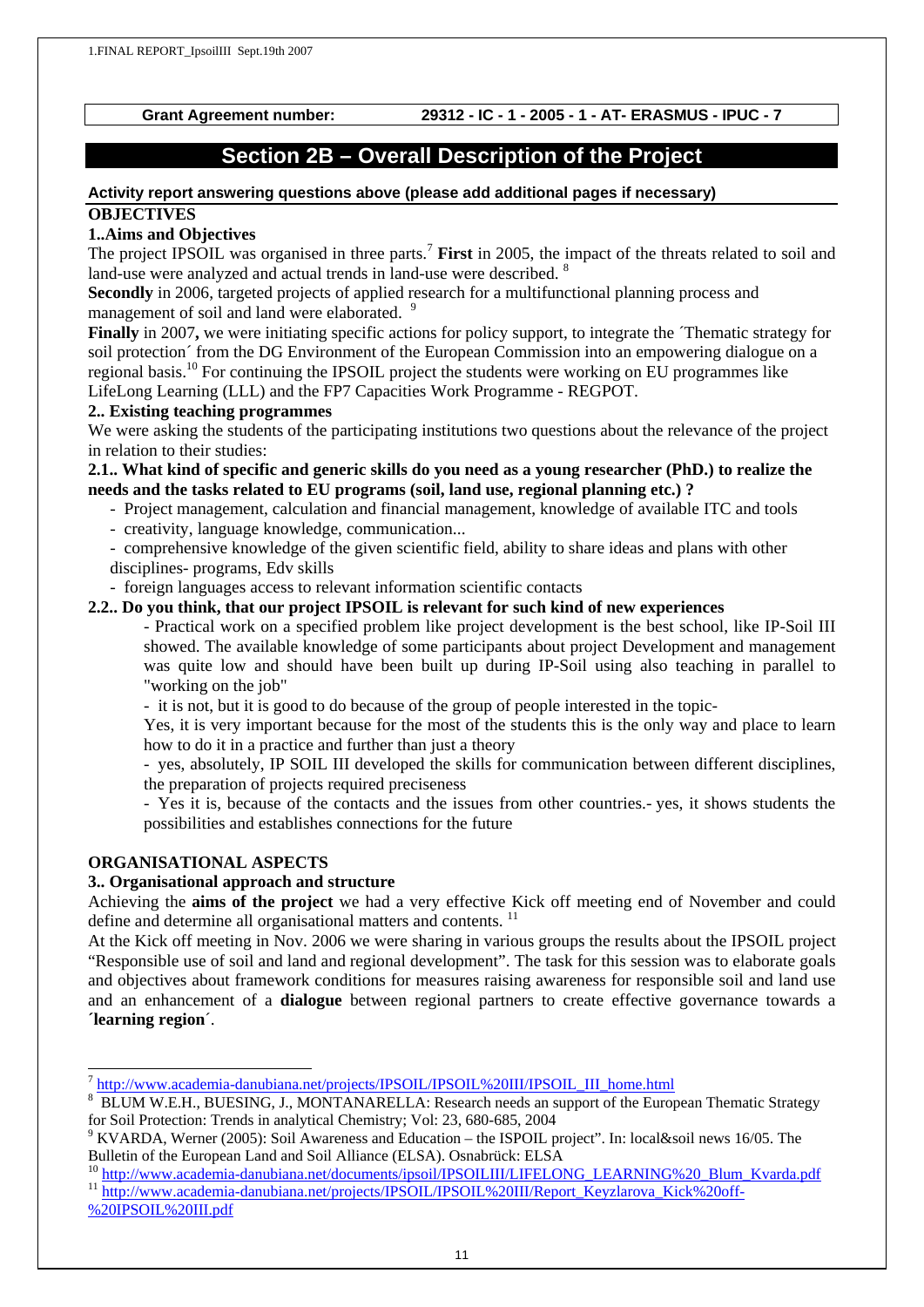Prof. Blum and Prof. Stojkov were delivering essential scientific inputs. Dr. Dorner and Prof. Prus are preparing our next publication - A.D. 4/2007 and A.D. 3/2006. At the seminar Wolfgang Dorner and Juraj Berdis were coordinating and elaborating the preparatory work for two scientific applications for the follow up of the IPSOIL project (Lifelong Learning and REGPOT)

The **transnational co-peration** has taken place by our virtual learning environment at BOKU, based on an open-source management system (CMS). https://moodle.boku.ac.at/ The course IPSOIL III is supervised by Dora Rebeka Kertesz and Claus Rainer Michalek, which comprises contents for downloading our pdf files and a discussion board – e.g. IPSOIL café, our common forum.

In general our transnational co-operation is connected by a network of excellence called ´Academia Danubiana, a scientific NGO fostering educational network and promoting a higher degree of territorial integration with the accession countries within the Danube region (www.academia-danubiana.net)

For continuing our educational program about soil sciences and environmental education within our follow up projects (LLL, REGPOT) we were receiving an overview of concepts and strategies from Prof José Manuel Henriques from Portugal about the **CIARIS** project.<sup>12</sup> CIARIS is a knowledge development system aiming at supporting the actors to develop their capacities of design, planning, management, follow-up and evaluation of their actions on the fight against social exclusion at the local level, which we will integrate into the ´learning region´ concept for the future.

During the IP workshop Dipl.Ing Hubert Schattovich from the Burgenland government and Mr. Alois Lang from the Burgenland Research association were informing the students about cross national projects related to the subject of land management.

#### **4.. Selection of the students**

The **selected students** were chosen at their home universities by their professors

#### **OUTPUTS**

#### **5.. Output – exchanging scientific expereinces**

The main aim of the IPSOIL idea is to **disseminate the results** of a three years intensive project work related for empowering a dialogue on a regional basis reducing the damage of soil and land and raising awareness among politicians stakeholders and all the people living in the region. We started with a Kick off meeting to discuss the results of the past and be prepared for the final seminar in March.<sup>13</sup>

A **diploma work** ´Green map of Neusiedl am See´ is in preparation by Dora Rebeka Kertesz, and will illuminate the interconnections between society, nature and the built environment, helping residents for making smarter lifestyle choices. 14

For **exchanging the scientific experiences** and know how about our project and sharing it between the EU´s convergence and outermost regions and Western Balkan countries (WBC) we were applying for a FP7- REGPOT-3 International Cooperation program. This activity will support training and research activities for incoming and outgoing young researchers in member states and from the WBC.

Within **FP7** support will be given to S&T potential reinforcement of the Western Balkan Countries (Serbia etc.) like **REGPOT-2007-3** for International Co-operation. This activity will provide the opportunity to develop partnerships through actions with centres of excellence established in the EU´s convergence and outermost regions.15 The overall **goal** of the project is to provide the opportunity to develop partnerships through actions of responsible soil use, with existing centres of excellence in the EU's convergence and outermost regions, the Member States (MS) and the WBC.

The key activity of **LLL** like "Dissemination and exploitation of results" is to create a framework for effective exploitation of results at local, sectoral, regional, national and EU level. Priority will be given to multilateral projects focusing on Transversal action at EU level (by sector, theme or user group to develop a European strategy on exploitation of results and methodologies and promoting networks for exploitation of results. 16

#### **6.. Academic recognition**

The academic recognition arranged for the students are ECTS credits. The program of the IP lasts 12 days and the participating students will get **6 ECTS credit** points. The students will receive 2 ECTS credit points for data collection etc., with a final report/ or case study (2 weeks) and also additional 2,0 ECTS credit points

<sup>&</sup>lt;sup>12</sup> http://www.ilo.org/ciaris/ShowIndex.do

<sup>&</sup>lt;sup>13</sup> http://www.academia-danubiana.net/projects/IPSOIL/IPSOIL%20III/Report\_Keyzlarova\_Kick%20off-

<sup>%20</sup>IPSOIL%20III.pdf<br>
<sup>14</sup> http://www.academia-danubiana.net/projects/IPSOIL/IPSOIL%20II/lectures\_and\_casestudies\_24.html<br>
<sup>15</sup> http://cordis.europa.eu/efp7/dc/index.cfm?fuseaction=UserSite.CapacitiesDetailsCallPage&call\_id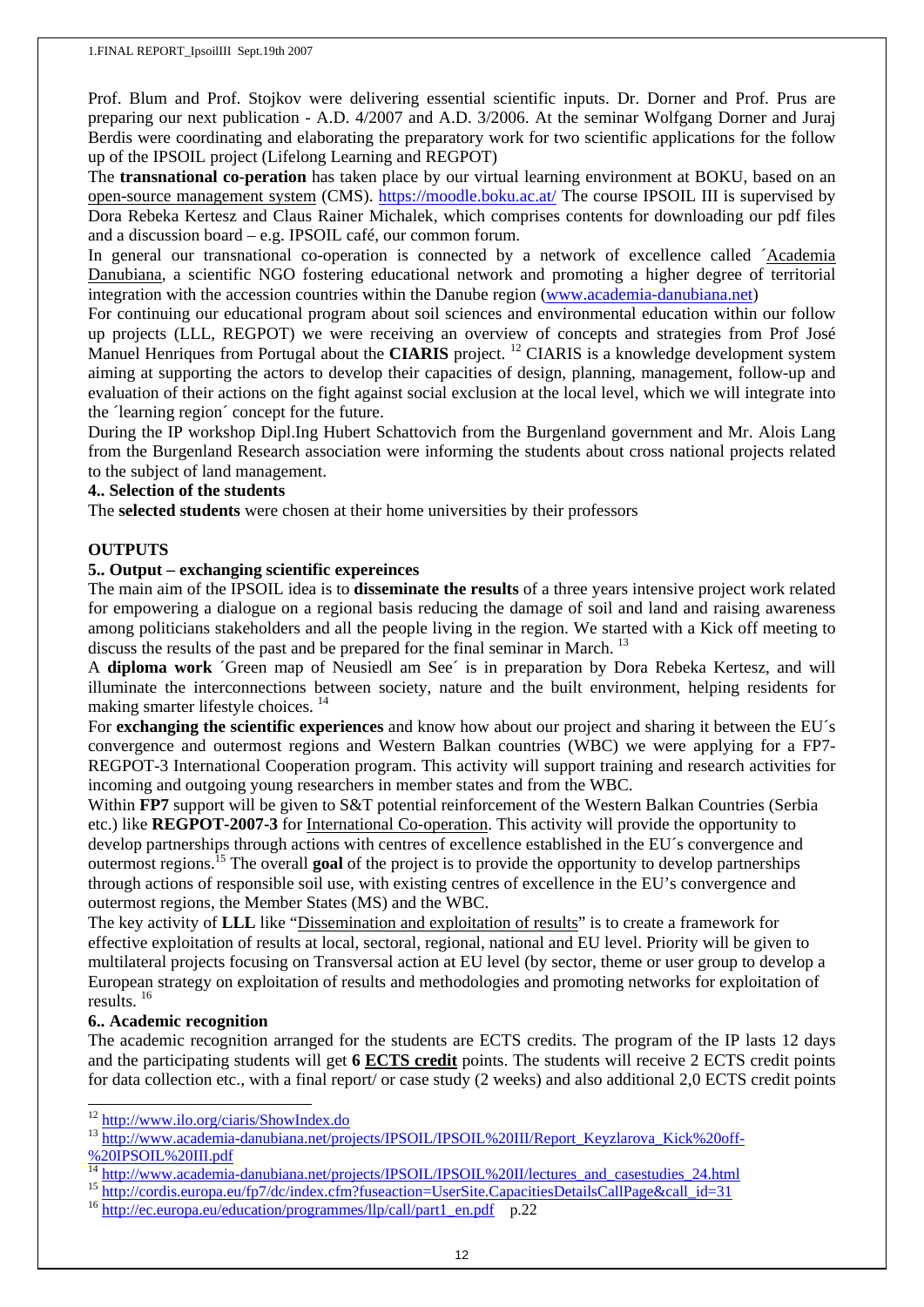for participating at the IP in Neusiedl am See and 2,0 credits elaborating a positive report. The **ECTS grade** is 1, **A / B** Excellent/ Very good; 2, **C** Good; 3, **D** Satisfactory; 4, **E** Pass; 5, **F** Fail

### **7.. Additional benefits**

The additional benefits and/or spin-offs of the project and the contribution of non-higher education institutions was done within two project applications in the second week of the IP.

7.1.. **SuReLa** Within our final work, we were applying for a LifeLongLearning program "Dissemination and exploitation of results", called **SuReLa** – **Su**stainability and **Re**sponsibility in **La**nduse.17 The aim of this Learning Partnership is to promote the responsible use of natural resources, i.e. soil by using the results of the previous projects (i.e. IPSOIL I to III), simplifying the language of scientists, conveying experiences and knowledge to different target groups with the help of multiplicators. For this we want to address and mobilize as diverse and balanced groups of learners as possible, in relation to age, gender, education, occupation and income situation..etc. as possible, in cooperation with organisations experienced in lifelong learning and the empowerment of stakeholders. The participating organisations are universities already taking part in the IPSOIL project and NGO´s from Slovakia, Austria and Hungary.

7.2.. **TRUS –WBC**. Our second project proposal within the  $7<sup>th</sup>$  Framework of Research, Theme 6, Environment, Integrated Resources Management, is called "**T**ransfer of knowledge on **R**esponsible **U**se of the **S**oil in The **W**estern **B**alkan **C**ountries" = **TRUS –WBC**. <sup>18</sup>

7.3.. **Academia Danubiana.** At the Meeting of the Association Academia Danubiana "Association for promoting sustainable development and Ecologisation in the Danube Region" in Haus im Puls in Neusiedl am See, Wednesday March 21<sup>st</sup> 2007, the steering committee of the NGO was inviting students from each university of the IPSOIL project, to join future the activities of the association.

### **EVALUATION AND DISSEMINATION**

#### **8. Questionnaire**

After finishing the IP in Neusiedl am See the students were asked to evaluate the appropriateness and effectiveness of our project with a questionnaire. The results are mainly positive !

#### **How do you assess the organisational approach of IP Soil concerning the transnational cooperation?** -

- It is highly good organized- very well. There were researchers from numerous European countries but the large variety did not mean different interests so the work was done on a very solid common ground.

- it is good, because of the e-learning and the personal contacts.

- this year the programme was not so tight - Everything was very good organized

#### **9. Dissemination**

+The final presentation of the project took place on March  $16<sup>th</sup>$  2007 in the Haus im Puls. The students were presenting the results from the three years project work and also showing the follow up of the new projects, LLL and the REGPOT. The medias<sup>19</sup> presented some of the results.

+ Flora Möcseny was publishing an article of the IPSOIL success story in BOKU Insight June 2007.<sup>20</sup>

 $+$  In the daily newspaper  $\acute{a}$  die Krone $\acute{a}$  on Sunday March 18<sup>th</sup> 2007, Sandrine Vidal and Christian

Schrenk are presenting the results of water and soil protection.  $21$ 

+ Mag. Dobromir Borislavov, a graduate from the Lesotechnical University in Sofia and member of the IPSOIL team, was awarded with the Dr. Karl Schleinzer Foundation price, for his personal engagement of collaboration from the University of Forestry in Sofia, with the colleagues from 8 participating Danubian countries during the IPSOIL project time, and the University of Natural Resources and Applied Life Sciences in Vienna .

#### **FEEDBACK ON THE PROJECT**

#### **10.. Divergence**

 $\overline{a}$ 

The Saint Stephen University from Gödöllö and the Sumy National Agrarian University could not take part in the project. Akos Pottyondy was prevented from coming and the student from Sumy broke his leg before his departure from the Ucraina.

**11.** No significant **difficulties** were encountered during the project

**12.**. Our **additional comment** to the Executive Agency for the future is – Less organisational stress and appropriate and easy to handle financial structures.

- <sup>17</sup> http://www.academia-danubiana.net/projects/IPSOIL/IPSOIL%20III/10.SuReLa.IPSOIL\_III\_Text.pdf<br><sup>18</sup> http://www.academia-danubiana.net/projects/IPSOIL/IPSOIL%20III/8.REGPOT-TRUS-WBC-tEXT.pdf<br><sup>19</sup> http://www.academia-danu
-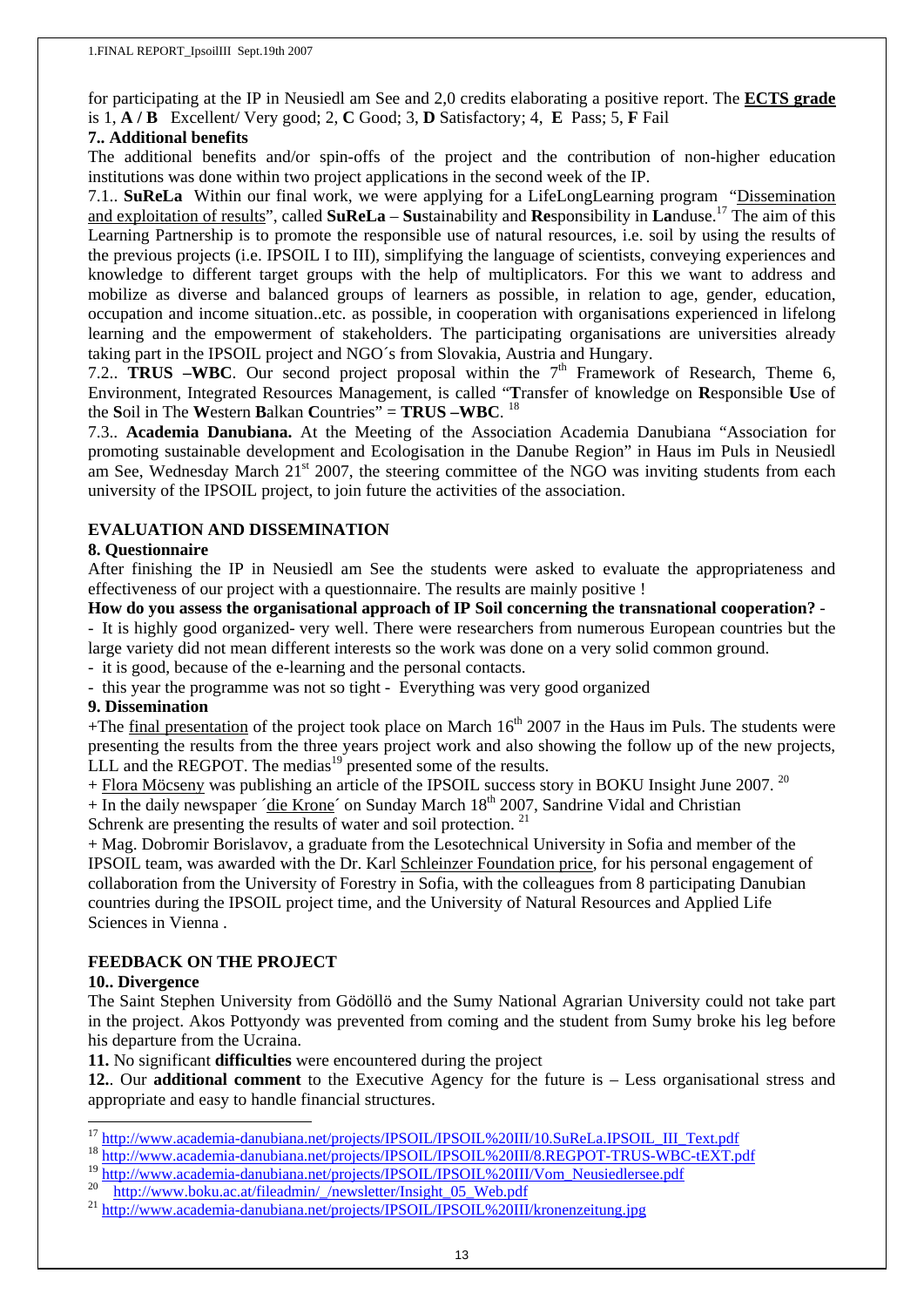### **Part 3 - Declaration of Expenditure (in EUR)**

This section sets out the financial information required by the Executive Agency. We advise you to read carefully the **Administrative and Financial Handbook** before filling in this section.

Table 3.1 provides a summary of the Total costs of the project. In addition the following tables must be completed if there is related expenditure:

- Table 3.2 provides a Breakdown of Organisational Costs
- Table 3.3a provides a Breakdown of Travel, Accommodation and Subsistence costs for TEACHER travelling to the IP
- Table 3.3b provides a Breakdown of Travel, Accommodation and Subsistence costs for STUDENTS travelling to the IP

In all cases table 3.4 (Breakdown of the sources of finance within the partnership) must be completed.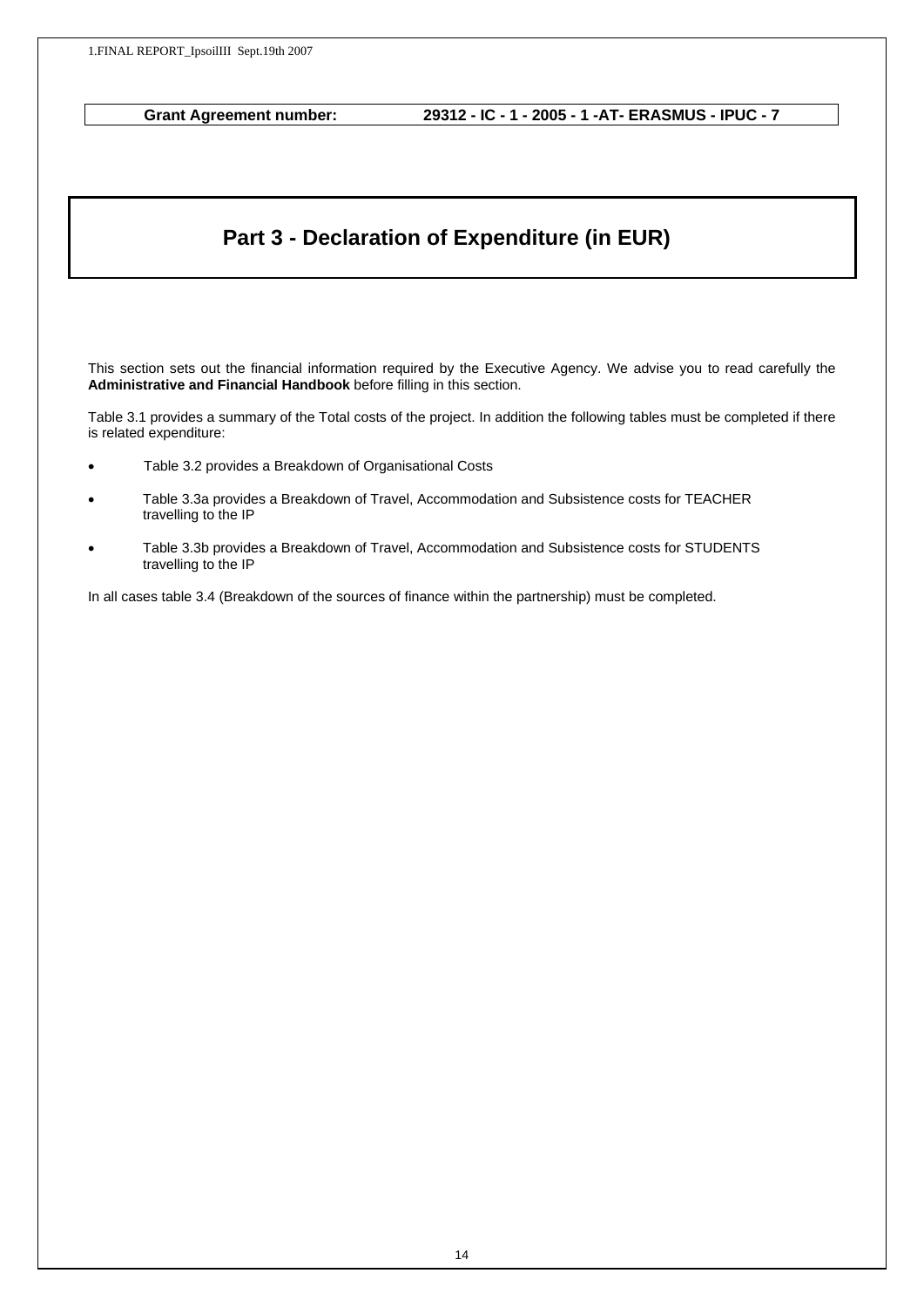### **Help Notes for use of the EXCEL Tables for IP Final Reports**

#### **General Notes:**

- ¾ **You cannot introduce additional rows to the EXCEL tables as the tables are locked**  should you require additional rows please send the EXCEL tables (electronically) to the contact details mentioned below and ask for additional rows to be introduced (please specify the number of rows that you require).
- $\triangleright$  All tables have an automatic "wrap text" function that will expand the cells in order to hold all the required data.
- ¾ **Only the yellow boxes are to be completed**. The blue, white and polka dot boxes are locked and therefore cannot be completed.
- ¾ **Each table must contain the project (agreement) reference**. Please ensure that you complete the appropriate cell within Table 3.1 - missing data is represented by an asterisk (\*).
- $\triangleright$  Table 3.1 is linked to the totals of tables of the other tables. Thus, as you introduce data to tables 3.2, 3.3a and 3.3b this will be automatically transferred to Table 3.1. **You will not be able to enter data in the automated cells within Table 3.1 as these cells are locked**.
- $\triangleright$  If you wish to add additional comments with regard to the declared expenditure please create a Word document for that purpose and send it to us with the EXCEL tables.

**Please also note that throughout the EXCEL tables there are a number of additional automatic formulas for which these cells are also locked.** 

**If you have problems using the Tables then please contact the following contact person at the Executive Agency:** 

**Mr. Benjamin Couls Rodriguez Telephone: +32 (0)2 296 41 01 e-mail: Benjamin.Couls@ec.europa.eu** 

#### **Printing:**

- $\triangleright$  Highlight the Area to be Printed.
- $\triangleright$  Click on File then Print Area then Set Print Area.
- $\triangleright$  Do not change the formatting unless trying to fit the entire table on one page.

**For visitors and further information: Education, Audiovisual & Culture Executive Agency Unit Erasmus - Jean Monnet - Study Centres Rue Colonel Bourg 135-139 BE – 1140 Brussels Mrs. Maria Luisa GARCIA MINGUEZ Telephone: +32 (0)2 299 76 25 Fax: +32 (0)2 292 13 26** 

**e-mail: maria-luisa.garcia-minguez@ec.europa.eu**